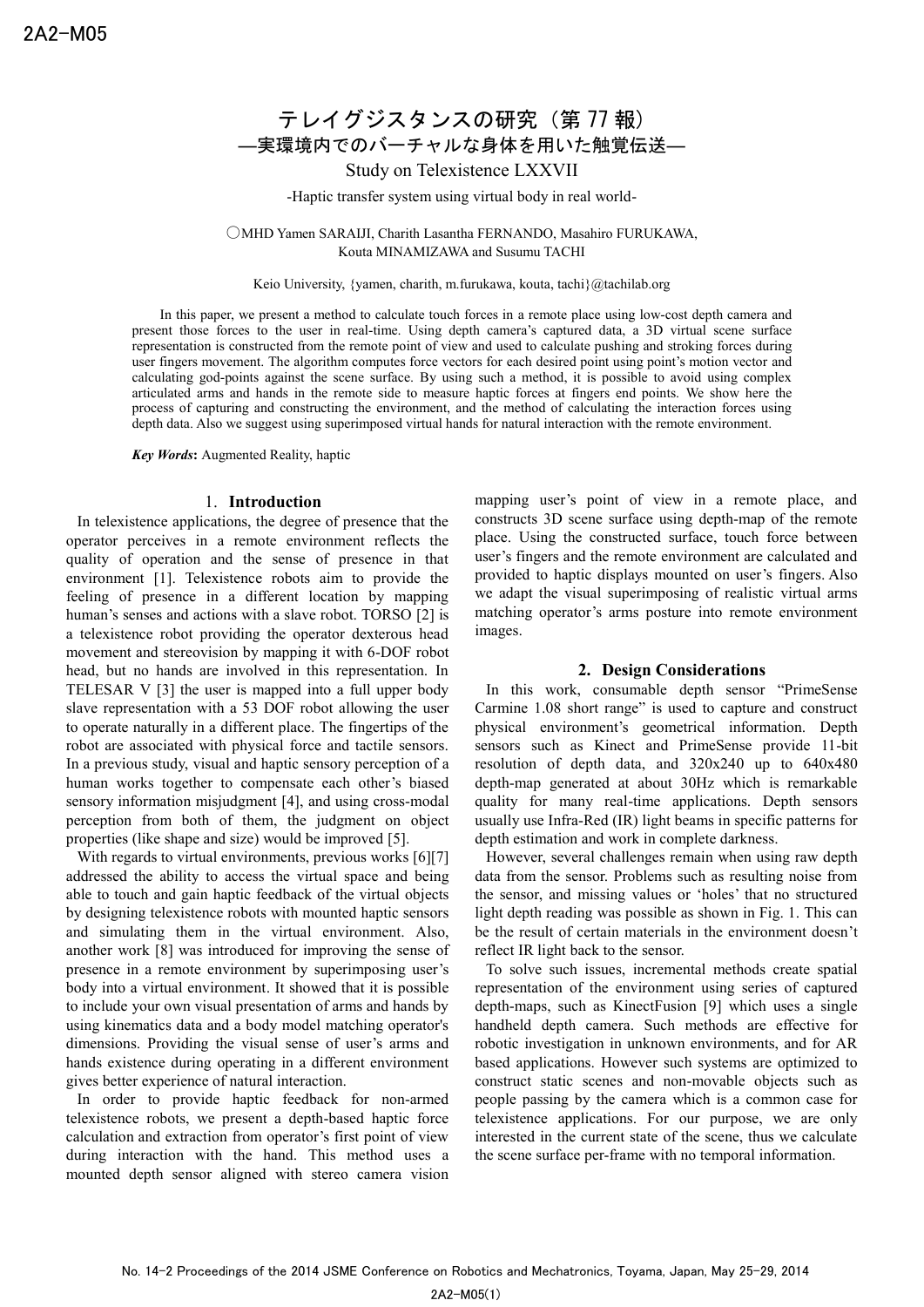

Fig. 1 Left) Camera images. Right) Depth-map with gaps.

The method is aimed to be used in real-time, thus we avoid using polygonal representation of the 3D scene due to the complexity, content size, and transmission. The calculations are done on the local side, and only a surface map (or normal-map) is generated from the depth-map. Using this representation it is possible to generated not only pushing forces, but also shearing forces along finger's surface.



Fig. 2 System data flow between local and remote sides.

The system is divided into two parts: Remote side in which the depth and video cameras are being at and local side, the place that the user is being. Data flow between both sides is shown in Fig. 2. In the following section, more detailed explanation of each step is described.

#### **3. Implementation**

## **3.1 Robot head design**

Head design should provide matching between camera images with depth-map. In Fig. 3 a three degrees of freedom head was designed with stereo cameras and a depth sensor.



Fig. 3 Remote head design

The viewpoint of the depth sensor matches right eye"s horizontal offset. However because the design is not visual conjugated between the depth sensor and the camera, a software offsetting and scaling step for the depth-map is required to correct the mismatched positions and the different field of views.

#### **3.2 Depth preprocessing and surface generation**

As mentioned before, using raw depth data from the sensor will produce several issues regarding resulted artifacts and lost information from the scene. Thus it is necessary to process and clean up the data before using it to generate scene surface. To do so, first we propose a filling strategy for the missing depth values, then we apply smoothing filter on the resulted depth-map to remove the presented noise while preserving the hard edges of scene objects.

To recover the gaps of the depth-map, a statistical search model is applied for each missing pixel. The model creates a sliding window and picks the value highest frequent depth in this window. Fig. 4 shows the results of applying this model. However it couldn"t fill the entire gaps due to the size of the gaps. To resolve this, temporal methods recover the missing data from previous frames can be used [10].

The processed depth map is then segmented and sent into the operator"s side. Since depth-maps are 11-bits, image based lossless compression algorithms will not be applied. Thus it is compressed using ZIP algorithm before sending it.



Fig. 4 Recovering missing depth values. Left) Original depth-map . Right) Recovered map.

Scene surface normal-map is derived from depth-map values. Each pixel of the normal-map is a 3D vector representing surface direction at that point. Normal vectors are calculating using the cross product of the derivatives along X and Y space of the depth values:

$$
\overrightarrow{N_{x,y}} = \|\overrightarrow{\partial U} \times \overrightarrow{\partial V}\|
$$
  
\n
$$
\overrightarrow{\partial U} = [\partial x, Depth, y]
$$
  
\n
$$
\overrightarrow{\partial V} = [x, Depth, \partial y]
$$

 $\overrightarrow{\partial U}$  and  $\overrightarrow{\partial V}$  are derivative vectors for X and Y axis respectively.

However, the noise from the depth sensor become obvious on the normal-map, thus a smoothing filter is applied before calculating the normal. Applying a Gaussian filter on the depth values which works as a low pass filter in the image space. However it doesn"t take into consideration the hard edges of the objects in the image. Thus a bilateral filter is used [11] and applied on the depth-map.

Fig. 5 shows the generated normal-map before and after applying the bilateral filter on the depth-map.